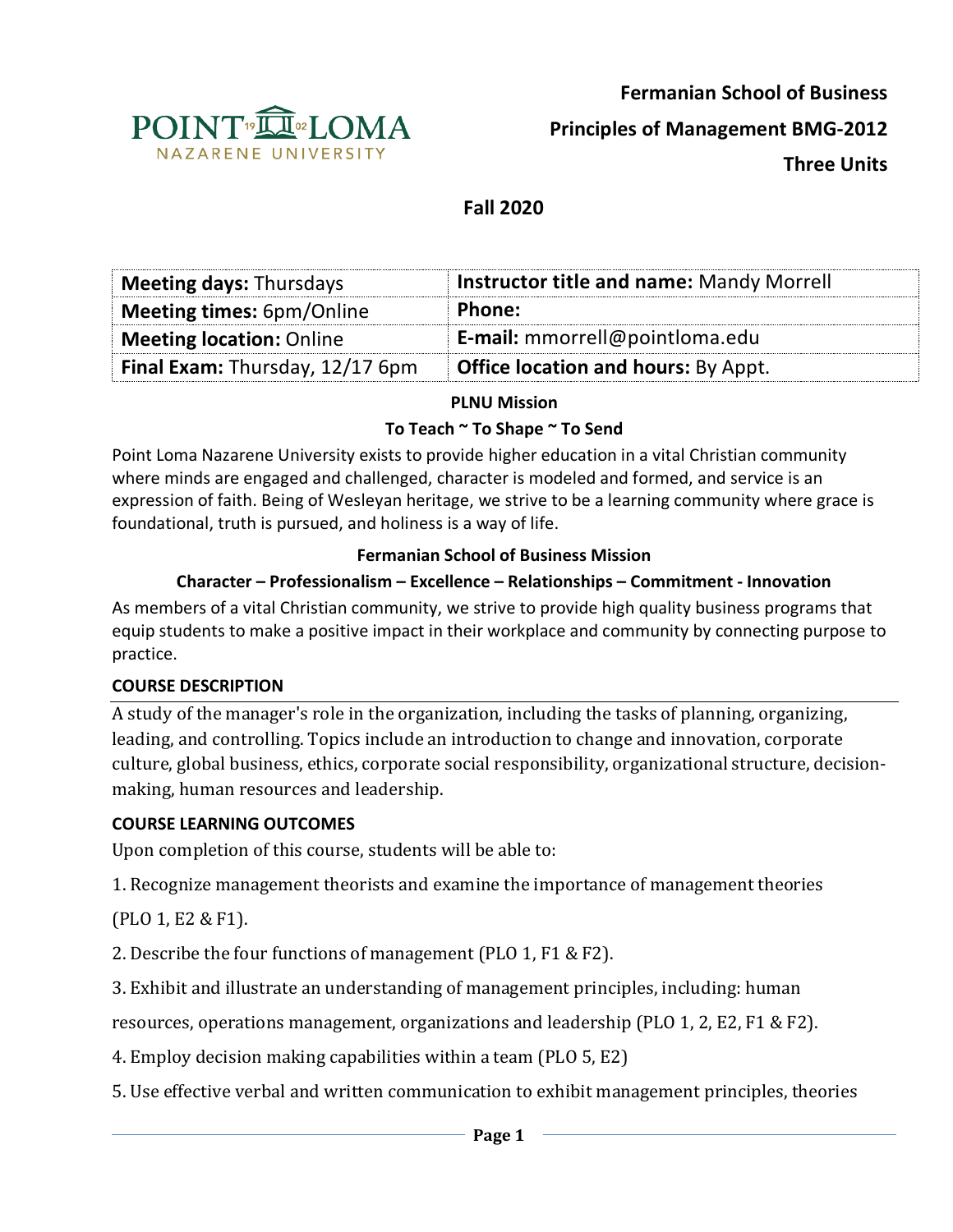and current events (PLO 3).

6. Analyze ethical issues in the context of management theories (PLO 4).

## **COURSE CREDIT HOUR INFORMATION (required for online and hybrid delivery ONLY)**

In the interest of providing sufficient time to accomplish the stated Course Learning Outcomes, this class meets the PLNU credit hour policy for a 3 unit class delivered over 16 weeks. Specific details about how the class meets the credit hour requirement can be provided upon request.

### **REQUIRED TEXTS AND RECOMMENDED STUDY RESOURCES**

- 1. **Exploring Management 6<sup>th</sup> Edition (2017). Schermerhorm and Bachrach. Wiley. ISBN: 978-1-119-39586-7 (Wiley PLUS not required but hard copy preferred)**
- 2. **Partridge, D. People over Profit (2015). Nelson. ISBN: 978-1501222306**

### **ASSESSMENT AND GRADING**

*Note:* Clearly define a grading policy to avoid any confusion concerning expectations. It is most helpful if at least two things are present: 1) a point distribution and 2) a grading scale.

| Assignment distribution by percentage:                                                                                                                                                                                                                                                                                                                                                                                               | Grade scale:                                                                                                                                                                                          |  |  |
|--------------------------------------------------------------------------------------------------------------------------------------------------------------------------------------------------------------------------------------------------------------------------------------------------------------------------------------------------------------------------------------------------------------------------------------|-------------------------------------------------------------------------------------------------------------------------------------------------------------------------------------------------------|--|--|
| Weekly quizzes 10%<br>$\bullet$<br>Zoom/Participation & Engagement 5%<br>Coursework Prep Exercises 5%<br><b>Ethics Presentation 11%</b><br>$\bullet$<br>POP Paper/Discussions 16%<br>$\bullet$<br>Executive Interview Paper/Discussion<br>$\bullet$<br>12%<br>Management in the Real World 5%<br>$\bullet$<br>Midterm 10%<br>$\bullet$<br>Supply Chain Presentation 11%<br>Christian Practices Participation 5%<br>Final Exam<br>10% | $A=93-100$<br>$C = 73 - 76$<br>$A = 92.9 - 90$<br>$C = 70 - 72$<br>$B+=87-89.9$<br>$D+=67-69$<br>$B = 83 - 86.9$<br>$D = 63 - 66$<br>$B = 80 - 82.9$<br>$D = 60 - 62$<br>$C+=77-79.9$<br>$F = 0 - 59$ |  |  |

### **INCOMPLETES AND LATE ASSIGNMENTS**

All assignments are to be submitted/turned in by the beginning of the class session when they are due—including assignments posted in Canvas. Assignments submitted less than 4 hours late will be -2. Assignments submitted within 24 hours will receive a 10% deduction with further reductions after that. Please submit your assignments on time. Incompletes will only be assigned in extremely unusual circumstances.

### **SPIRITUAL CARE**

Please be aware PLNU strives to be a place where you grow as whole persons. To this end, we provide resources for our students to encounter God and grow in their Christian faith.

#### *BBA only:*

At the Mission Valley (MV) campus we have an onsite chaplain, Rev. Gordon Wong, who is available during class break times across the week. If you have questions for, desire to meet or share a prayer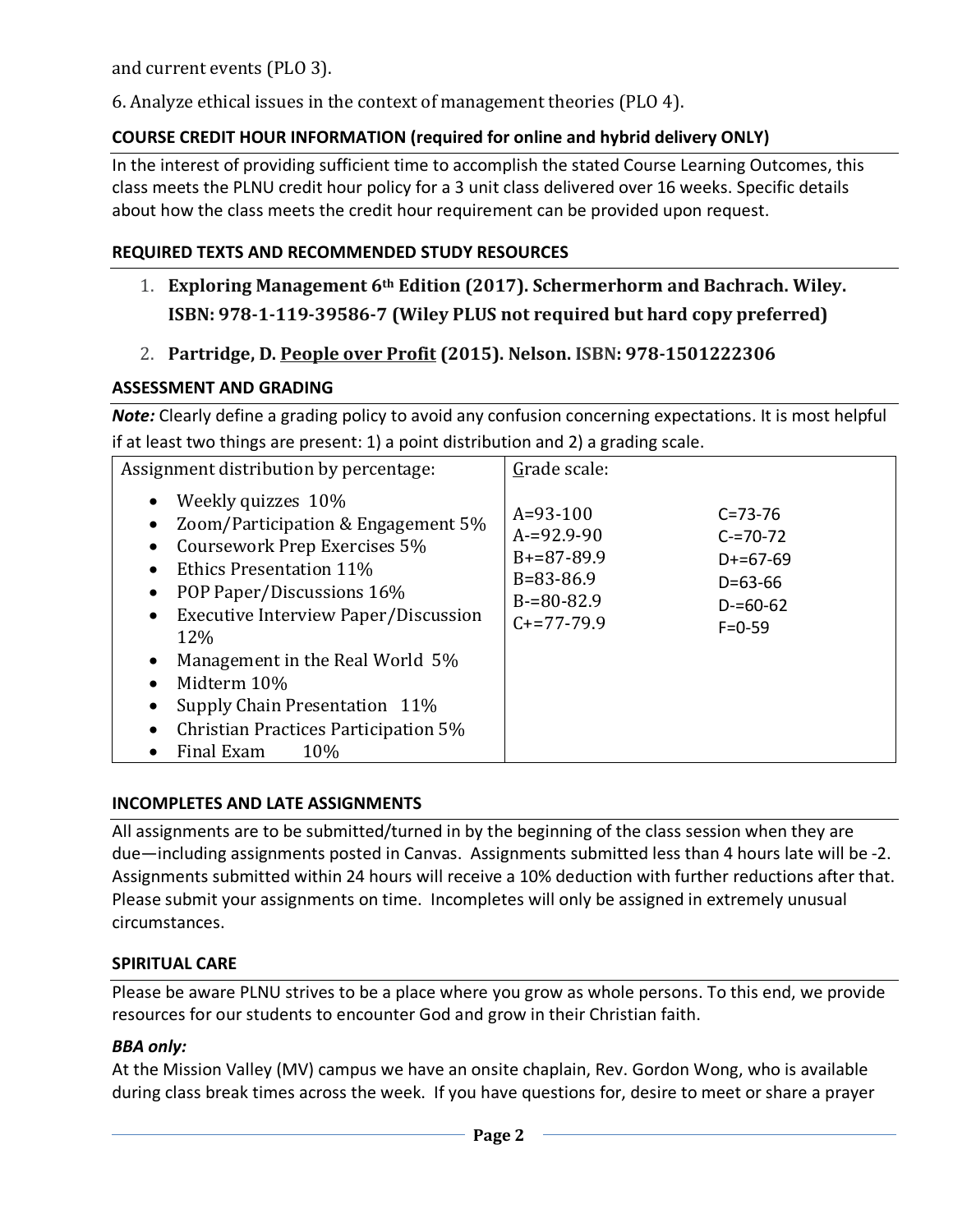request with Rev. Wong you can contact him directly

at mvchaplain@pointloma.edu or gordonwong@pointloma.edu. Rev. Wong's cell number is 808-429- 1129 if you need a more immediate response.

In addition, on the MV campus there is a prayer chapel on the third floor which is open for use as a space set apart for quiet reflection and prayer.

### **STATE AUTHORIZATION**

State authorization is a formal determination by a state that Point Loma Nazarene University is approved to conduct activities regulated by that state. In certain states outside California, Point Loma Nazarene University is not authorized to enroll online (distance education) students. If a student moves to another state after admission to the program and/or enrollment in an online course, continuation within the program and/or course will depend on whether Point Loma Nazarene University is authorized to offer distance education courses in that state. It is the student's responsibility to notify the institution of any change in his or her physical location. Refer to the map using the below link to view which states allow online (distance education) outside of California. https://www.pointloma.edu/offices/office-institutional-effectiveness-research/disclosures

### **PLNU COPYRIGHT POLICY**

Point Loma Nazarene University, as a non-profit educational institution, is entitled by law to use materials protected by the US Copyright Act for classroom education. Any use of those materials outside the class may violate the law.

## **PLNU ACADEMIC HONESTY POLICY**

Students should demonstrate academic honesty by doing original work and by giving appropriate credit to the ideas of others. Academic dishonesty is the act of presenting information, ideas, and/or concepts as one's own when in reality they are the results of another person's creativity and effort. A faculty member who believes a situation involving academic dishonesty has been detected may assign a failing grade for that assignment or examination, or, depending on the seriousness of the offense, for the course. Faculty should follow and students may appeal using the procedure in the university Catalog. See Academic Policies in the PLNU Catalog for further policy information.

### **PLNU ACADEMIC ACCOMMODATIONS POLICY**

While all students are expected to meet the minimum standards for completion of this course as established by the instructor, students with disabilities may require academic adjustments, modifications or auxiliary aids/services. At Point Loma Nazarene University (PLNU), these students are requested to register with the Disability Resource Center (DRC), located in the Bond Academic Center. (DRC@pointloma.edu or 619-849-2486). The DRC's policies and procedures for assisting such students in the development of an appropriate academic adjustment plan (AP) allows PLNU to comply with Section 504 of the Rehabilitation Act and the Americans with Disabilities Act. Section 504 (a) prohibits discrimination against students with special needs and guarantees all qualified students equal access to and benefits of PLNU programs and activities. After the student files the required documentation, the DRC, in conjunction with the student, will develop an AP to meet that student's specific learning needs. The DRC will thereafter email the student's AP to all faculty who teach courses in which the student is enrolled each semester. The AP must be implemented in all such courses. If students do not wish to avail themselves of some or all of the elements of their AP in a particular course, it is the responsibility of those students to notify their professor in that course. PLNU highly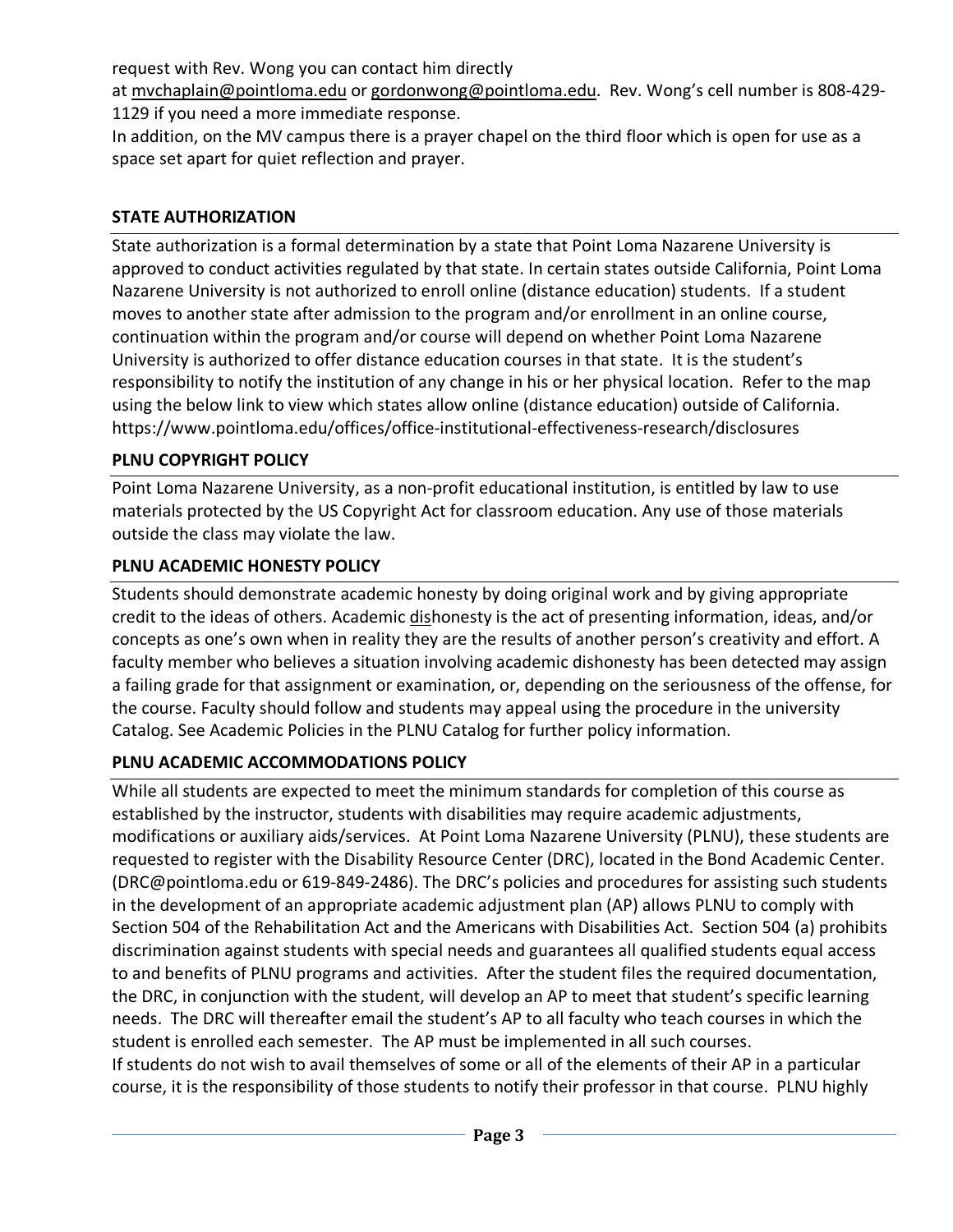recommends that DRC students speak with their professors during the first two weeks of each semester about the applicability of their AP in that particular course and/or if they do not desire to take advantage of some or all of the elements of their AP in that course.

# **PLNU ATTENDANCE AND PARTICIPATION POLICY**

Regular and punctual attendance at all **synchronous** class sessions is considered essential to optimum academic achievement. If the student is absent for more than 10 percent of class sessions (virtual or face-to-face), the faculty member will issue a written warning of de-enrollment. If the absences exceed 20 percent, the student may be de-enrolled without notice until the university drop date or, after that date, receive the appropriate grade for their work and participation. In some courses, a portion of the credit hour content will be delivered **asynchronously** and attendance will be determined by submitting the assignments by the posted due dates. See Academic Policies in the Academic Catalog. If absences exceed these limits but are due to university excused health issues, an exception will be granted.

# **Asynchronous Attendance/Participation Definition**

A day of attendance in asynchronous content is determined as contributing a substantive note, assignment, discussion, or submission by the posted due date. Failure to meet these standards will result in an absence for that day. Instructors will determine how many asynchronous attendance days are required each week.

## *Hybrid 3-unit courses only***:**

At Point Loma Nazarene University, attendance is required at all scheduled classes. Hybrid format means some class meetings will be face-to-face and some will be online. Attendance in the face-to-face classes is to be for the entire time of the class. Arriving late or leaving early will be considered a partial absence. A day of attendance in an online class is determined as contributing a substantive note, assignment, discussion, or submission that adds value to the course as determined by the instructor. Three days of attendance are required each week.

### Face-to-face Portion of the Hybrid course

In blended or hybrid courses, if a student misses one face-to-face class then the faculty member will send an email to the student and the Director of Student Success warning of attendance jeopardy. There are no exceptions to this policy.

If a student misses two face-to-face classes, the faculty member or Vice Provost for Academic Administration (VPAA) will initiate the student's de-enrollment from the course without further advanced notice to the student. If the date of de-enrollment is past the last date to withdraw from a class, the student will be assigned a grade of "F" and there will be no refund of tuition for that course. Online Portion of the Hybrid Course

If a student misses two online classes (fails to contribute to a discussion board) during the course, then the faculty member will send an email to the student and the Director of Student Success warning of attendance jeopardy. There are no exceptions to this policy.

If a student misses three online classes (fails to contribute to a discussion board by the due date) during the course, then the faculty member or Vice Provost for Academic Administration (VPAA) will initiate the student's de-enrollment from the course without further advanced notice to the student. If the date of de-enrollment is past the last date to withdraw from a class, the student will be assigned a grade of "F" and there will be no refund of tuition for that course.

1 missed F2F class = warning

2 missed F2F classes = de-enrollment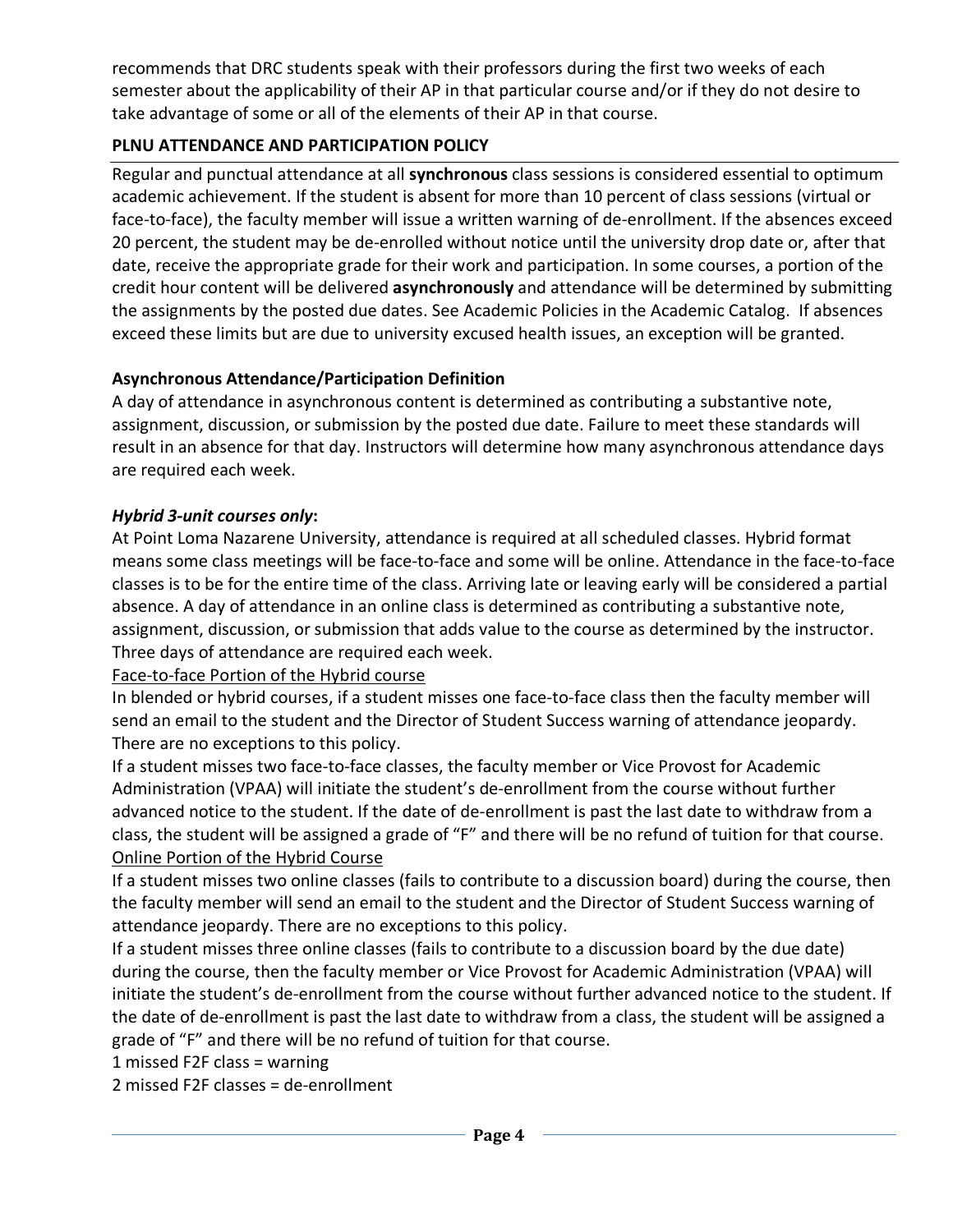### 2 missed online classes = warning 3 missed online classes = de-enrollment

### **USE OF TECHNOLOGY**

In order to be successful in the online environment, you'll need to meet the minimum technology and system requirements; please refer to the *Technology and System Requirements* information. Additionally, students are required to have headphone speakers compatible with their computer available to use. If a student is in need of technological resources please contact student-techrequest@pointloma.edu.

Problems with technology do not relieve you of the responsibility of participating, turning in your assignments, or completing your class work.

#### **FINAL EXAMINATION POLICY**

Successful completion of this class requires taking the final examination **on its scheduled day**. No requests for early examinations or alternative days will be approved.

### **COURSE SCHEDULE AND ASSIGNMENTS**

Note: All papers must be written in APA style, format and references. Use the Purdue Owl as a point of reference: https://owl.purdue.edu/owl/research\_and\_citation/apa\_style/apa\_style\_introduction.html

### **Zoom/Participation and Engagement** (50 points)

Be on time and prepared for class/zoom, engaged, and share quality insights in discussions and participate in group work. If you cannot attend, submit the write up before the start of the zoom call.

#### **Coursework Prep Exercises** (50 points)

Certain weeks we will have activities that will correspond with coursework for the week or to prepare you for an upcoming assignment.

#### **Christian Practice Activity Log** (50 points)

One of Christianity's chief tenements is to "love one another" (John 13:34-35). A good manager will take time to get to know and care for their team. You will be paired with another member of the class and will be responsible for encouraging, helping and praying for them this semester. You must record at least ten actions through the semester (see the form in the top module of Canvas) and submit this record the day of the final.

#### **Quizzes** (10@10 points each)

There will be a weekly quiz. This could be taken from the readings or class activities and may ask you to apply the content to a business situation. This must be taken in the time frame provided and is tied to your attendance. **THERE ARE NO MAKEUPS.**

**Ethics Presentation** (110 points – 100 points presentation – 10 points PPT draft)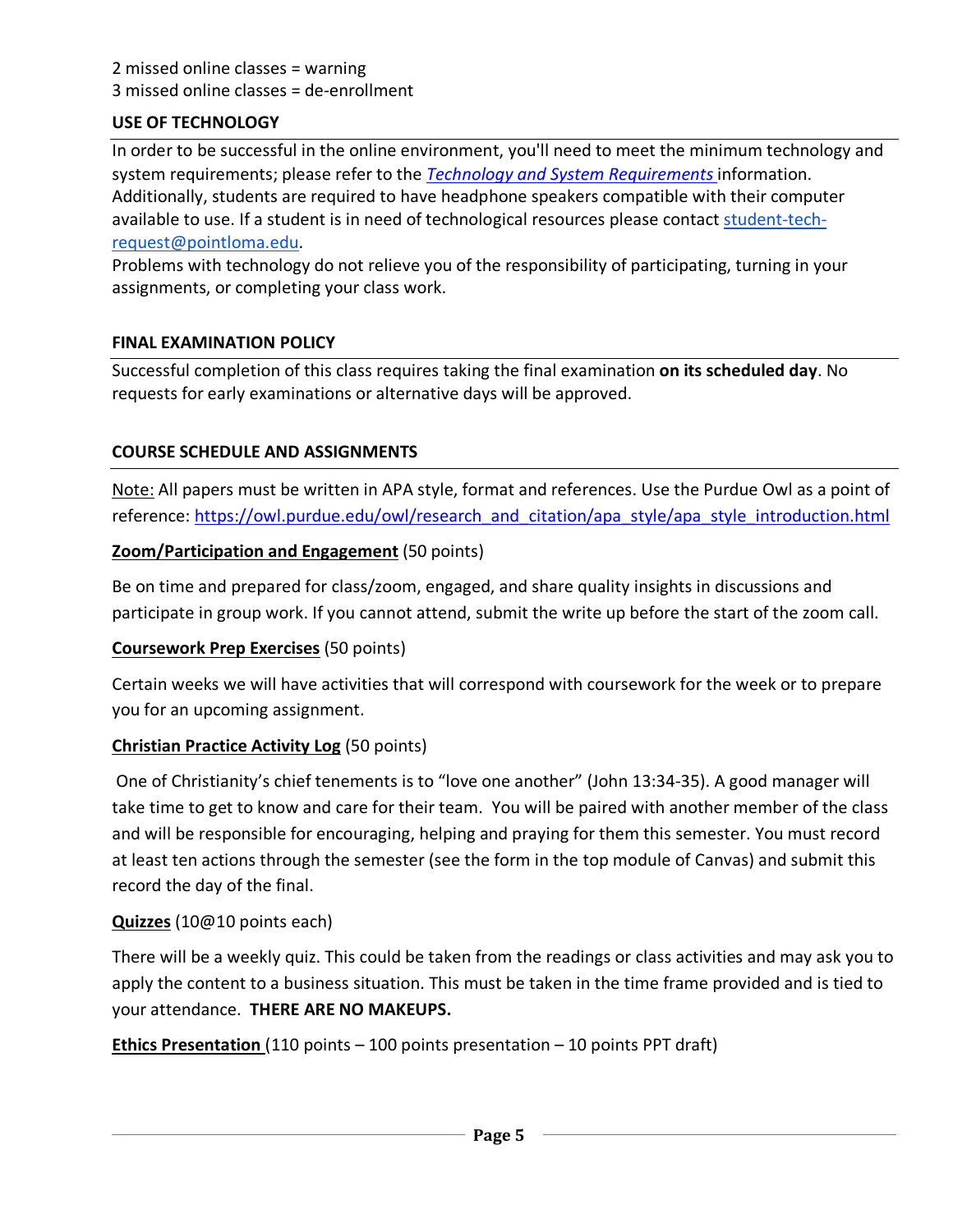Analyze a recent ethics issue listed in under the assignment in Canvas. After analyzing the ethical problem, relate the problem back to an ethical theory from in Chapter Three. Present a tenminute presentation in class beginning with a thesis statement, summarize the details of the problem and define the ethical theory and relate it back to the issue using Microsoft Power Point. If you choose to use an online video, it cannot be longer than 60 seconds. See details under the assignment in Canvas.

# **People over Profit** (160 points – Paper 100 points, Discussions 60 points)

Discussion Check in #1, #2, #3 (15 points each): What are two things that were new information to you? What surprised you? Leave an insightful response on two classmates as well.

Discussion Check in #4 (15 points): What did you think of the ending? What conclusions does this leave you with regarding the author's ideas and the state of the business world?

Paper (100 points): Using APA style and format, write a 3-4 page paper highlighting the four eras of organizational behavior. Use at least two high quality sources from research and the news (besides People over Profit and your textbook) that support or exemplify the points made by Partridge for each.

## **Midterm** (100 points)

The Midterm Examination is a culmination of everything learned so far in the semester. This will be a multiple choice, T/F, matching and written essay format.

## **Executive Interview Paper** (120 points: 100 - paper; 20 points – discussion)

**Discussion** (20 points): What did you learn from the company interviews you completed? What are two takeaways from the interviews? Why are these important to you? Would you recommend your best friend to work for this company? Leave two insightful comments for your classmates.

**Paper** (100 points): Choose two companies from different industries you are interested in. You will interview the Founder/CEO or Human Resource Manager for each company. Research what you can online from company website and any other postings or articles. The paper should be six to seven pages. You should have at least four references, one from a peer reviewed article and two as a personal interview. See Canvas for details.

# **Supply Chain Presentation** (110 points – 100 points presentation – 10 points PPT draft)

Research the upward and downward supply chains from one of the following companies in Canvas. What is their supply chain philosophy? Trace your company's item's supply chain including where it is sourced and its sustainability, its manufacturing process including quality controls and how its logistics operations are structured and if this is efficient. What final product(s) does this go into, if any? What do you like about this supply chain? If you were the manager of this company's supply chain, what would you change? Prepare a ten-minute team presentation using Microsoft Power Point to share your results. If you choose to use an online video, it should be no longer than 60 seconds. See Canvas Assignment for details.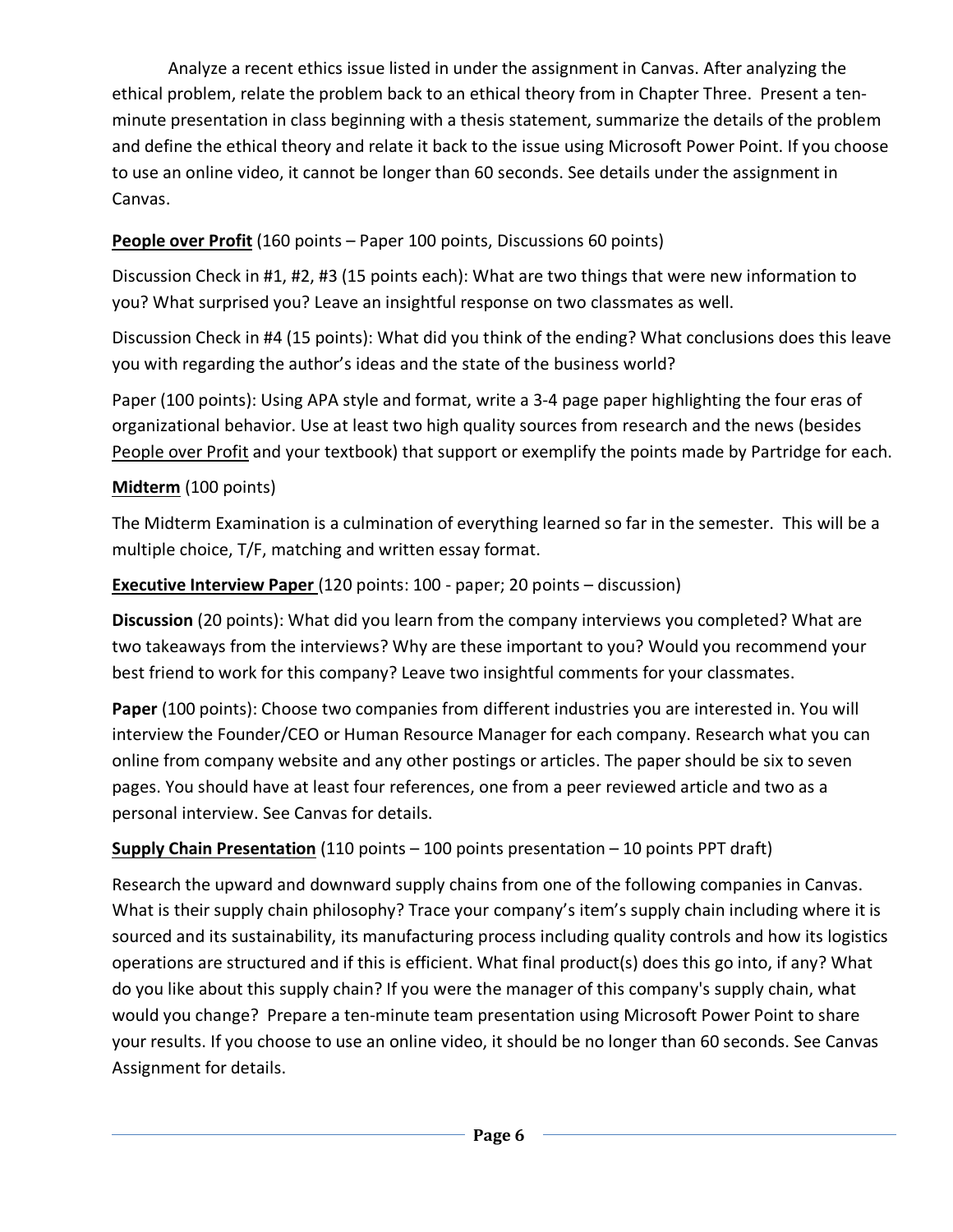### **Management in the Real World** (50 points)

Write out six questions from chapters 1,2 and 14 (2 each). Ask two frontline managers/supervisors from businesses you frequent about their organization. Make sure you are able to get all questions answered between the two mini-interviews. You should not know the person you are asking. Write two-three descriptive sentences about the worker's response. Write one reflective comment on the interaction for each, tying back to a concept the text. See Canvas for more information.

## **Final Exam (100 points)**

The Final Examination is a culmination of everything learned throughout the semester. This will be a multiple choice, T/F, matching and written essay format.

# **\*Please note until further notice this course will be asynchronous online, with live Zoom meetings Thursdays at 6pm. \***

| <b>DATE</b><br><b>PRESENTED</b> | <b>CLASS CONTENT OR ASSIGNMENT</b>                                   | <b>ASSIGNMENT</b><br><b>DUE DATE</b> |
|---------------------------------|----------------------------------------------------------------------|--------------------------------------|
| Week 1: 9/6                     | Syllabus Overview                                                    |                                      |
| Week 1: 9/6                     | Chapter 1: Managing and Mgmt. Process; Quiz                          | Read Ch. 1; SWOT                     |
| Week 2: 9/13                    | <b>Chapter 2: Foundations of Management</b>                          | Read Ch. 2                           |
| Week 2: 9/13                    | Chapter 2: Foundations of Management, Quiz                           | <b>MITRW</b>                         |
|                                 |                                                                      | <b>Questions Due</b>                 |
| Week 3: 9/20                    | Chapter 14: Teams and Team Work; Chapter 5: Planning                 | Read Ch. 14; 5                       |
| Week 3: 9/20                    | Chapter 14: Teams and Team Work, Quiz                                | <b>MITRW Shareout;</b>               |
|                                 |                                                                      | <b>Assignment Due</b>                |
| Week 4: 9/27                    | <b>Chapter 3: Ethics and Social Responsibility</b>                   | Read Ch. 3                           |
| Week 4: 9/27                    | Chapter 3: Ethics and Social Responsibility, Quiz                    | <b>Ethics PPT Draft</b>              |
|                                 |                                                                      | Due                                  |
| Week 5: 10/4                    | Ethics Presentations; Chapter 3: Ethics and Social<br>Responsibility | Read Ch. 3                           |
| Week 5: 10/4                    | Ethics Presentations; Chapter 3: Ethics and Social<br>Responsibility | <b>Ethics</b>                        |
|                                 |                                                                      | Presentation;                        |
|                                 |                                                                      | Peer Review                          |
| Week 6: 10/11                   | Chapter 7: Strategy                                                  | Read Ch. 7                           |
| Week 6: 10/11                   | Chapter 7: Strategy; Quiz                                            | Personal MVV                         |
|                                 |                                                                      | Due                                  |
| Week 7: 10/18                   | Midterm Review                                                       |                                      |
| Week 7: 10/18                   | <b>MIDTERM</b>                                                       | Executive                            |
|                                 |                                                                      | <b>Interview Names</b>               |
|                                 |                                                                      | Due                                  |
| Week 8: 10/25                   | Chapter 17: Globalization: Supply Chain                              | Read Ch. 17;                         |
| Week 8: 10/25                   | Chapter 17: Globalization: Supply Chain, Quiz                        | <b>Supply Chain</b>                  |
|                                 |                                                                      | Draft Due                            |